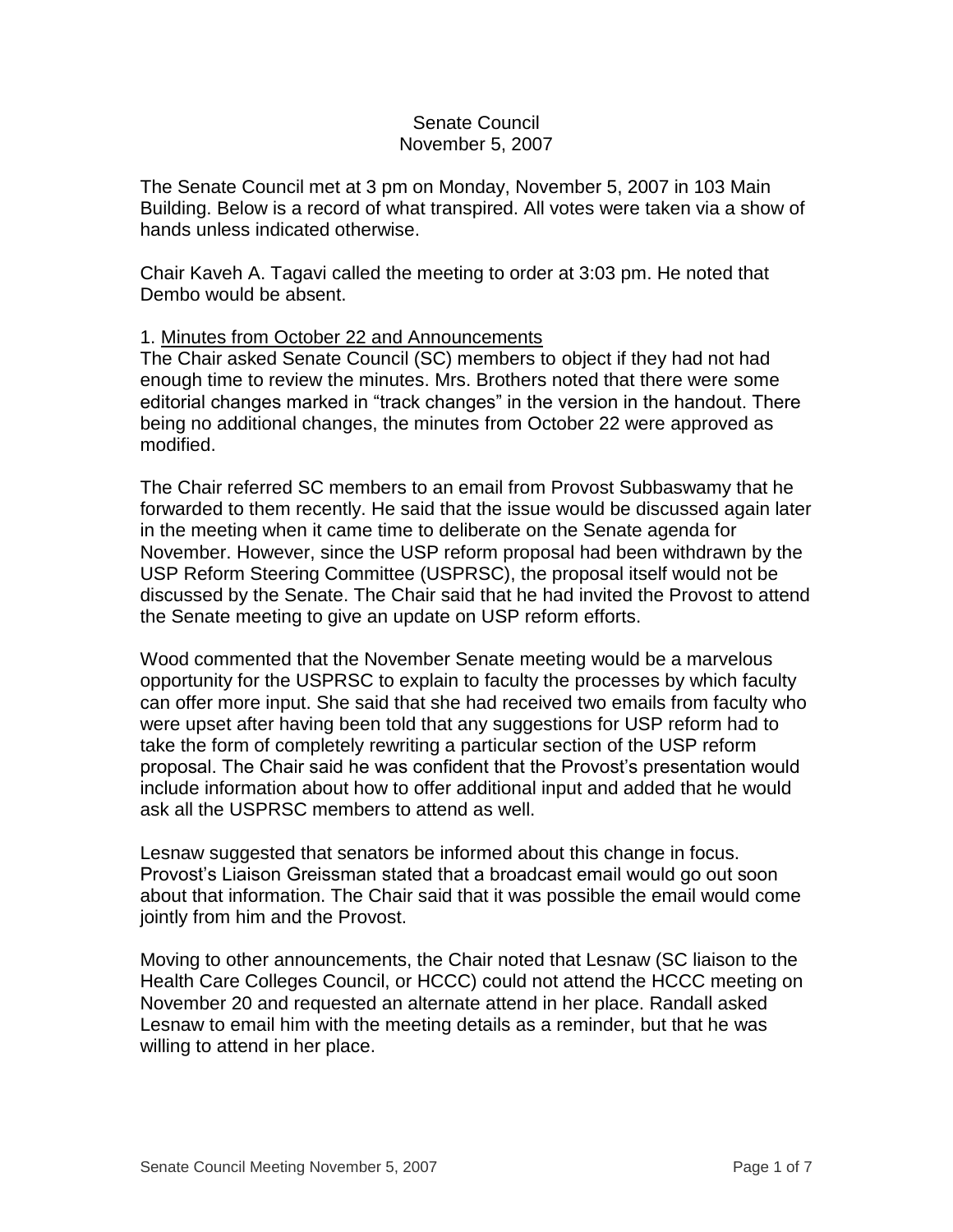The Staff Senate challenged the University Senate to a blood drive challenge during the week of November 12 – 16. He said the Kentucky Blood Center asked to give a very short presentation to senators during the November Senate meeting.

The Office of the Senate Council had requested that the Student Government Association (SGA) name a student to serve on the Reinstatement Committee, due to the departure of the previous student on that committee. The Chair shared that the SGA had offered the name of a student senator.

Lesnaw **moved** to approve Kara Osborne as the student member of the Reinstatement Committee. Harley **seconded**. A **vote** was taken and the motion **passed** unanimously.

# 2. [WKCTC Permanent Grade Waiver](http://www.uky.edu/USC/New/files/20071105/Req%20to%20Modify%20New%20KCTCS%20Transfer%20Policy_Complete.pdf)

The Chair reminded SC members that last year, the Senate approved a one-year waiver so that students in the cooperative extended campus program in mechanical engineering and chemical engineering could have their grades from Western Kentucky Community and Technical College (WKCTC) factor into their UK GPA. He invited College of Engineering Associate Dean for Commonwealth and International Programs G. T. Lineberry to share more information on the proposal.

Guest Lineberry explained that the cooperative programs had been operating for almost a year under the temporary waiver. He said that the proposal asked that repeat options, quality points, grades and credit for work performed at WKCTC be factored into the UK GPA. If a student subsequently changed programs or transferred to UK's main campus, the repeat options, quality points, grades and credit for work performed would not apply. Lineberry confirmed for the Chair that the brief paragraph on the first page of the proposal, written by the Senate's Admissions and Academic Standards Committee, was acceptable as a synopsis.

Lesnaw asked for clarification regarding what would be carried to UK if a student in the cooperative program transferred to the Lexington UK campus. Lineberry replied that if the student left the WKCTC campus, the UK GPA would drop to zero, as it would for any other transfer student. He confirmed for Lesnaw that the current proposal was a continuation of last year's request for a waiver and would allow the cooperative programs to continue allowing WKCTC grades, etc. to factor into the UK GPA.

The Chair noted that he had spoken earlier with Associate Registrar Jacquie Hager, who also was present for the meeting, and that she had reported that such a change was implementable and would have to be done manually.

Finkel asked for clarification regarding the word "accept" in the one-paragraph synopsis. Guest Hager noted that the student's UK transcript did show that the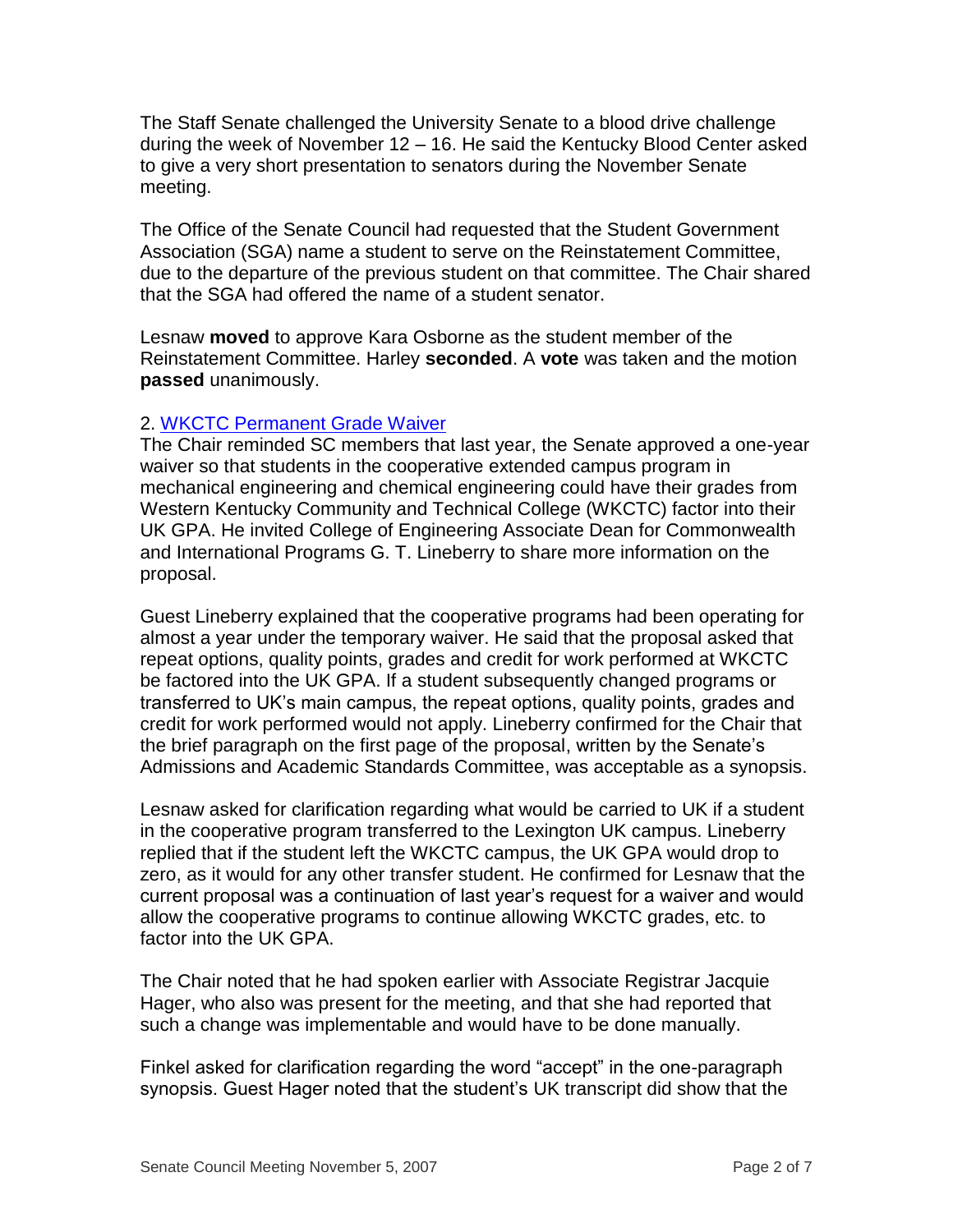courses had transferred from WKCTC. Lineberry added that the diploma had no such qualifier.

Lineberry said that the degree requirements for the cooperative program were identical to the degree requirements for the chemical engineering and mechanical engineering programs on UK's main campus. The Chair noted that not all courses that cooperative program students took would count toward a degree requirement, similar to main campus students who might take classes that would not satisfy a degree requirement. Lineberry added that the proposal would not change the current practice of not accepting any of Murray State's grades or quality points in the UK GPA – only credit would continue to be transferred.

In response to a question from Lesnaw, Lineberry said that the proposal was worded in such a way to prevent a situation in which a student might be accepted into the cooperative program but then not take cooperative program courses and then transfer to UK with all the associated credit, quality points, etc. The proposal would not allow a student who was not in the program to transfer any quality points or grades. The intent was to ensure that a student who began the cooperative program would stay in the cooperative program for their WKCTC efforts to be included in the UK GPA.

In response to a question from the Chair, Lineberry said that there were UK faculty members teaching at WKCTC and at Murray State. Hager noted that the cooperative programs were accredited distinctly from the main campus programs`.

Greissman asked about the rationale behind accepting some course work and not other course work. Lineberry said that only the WKCTC grades would be rolled into the UK GPA and be included in repeat options, etc. The Chair noted that prior to the separation of the community colleges from UK, the Paducah Community College (now WKCTC) courses, etc. were accepted into the UK GPA through the cooperative programs, while those grades from Murray State were not included. The proposal sought to continue the distinction between the two schools.

There was additional discussion. The Chair summed up the proposal by saying that students in the cooperative mechanical and chemical engineering programs take courses from UK, WKCTC and Murray State – the proposal will allow the WKCTC grades, etc. to transfer to the UK GPA, but not the Murray State grades, etc. The proposal sought to restore past practice prior to the expiration of the community college memorandum of understanding.

Wood **moved** to send the proposal as modified below to the Senate with a positive recommendation, to be effective immediately: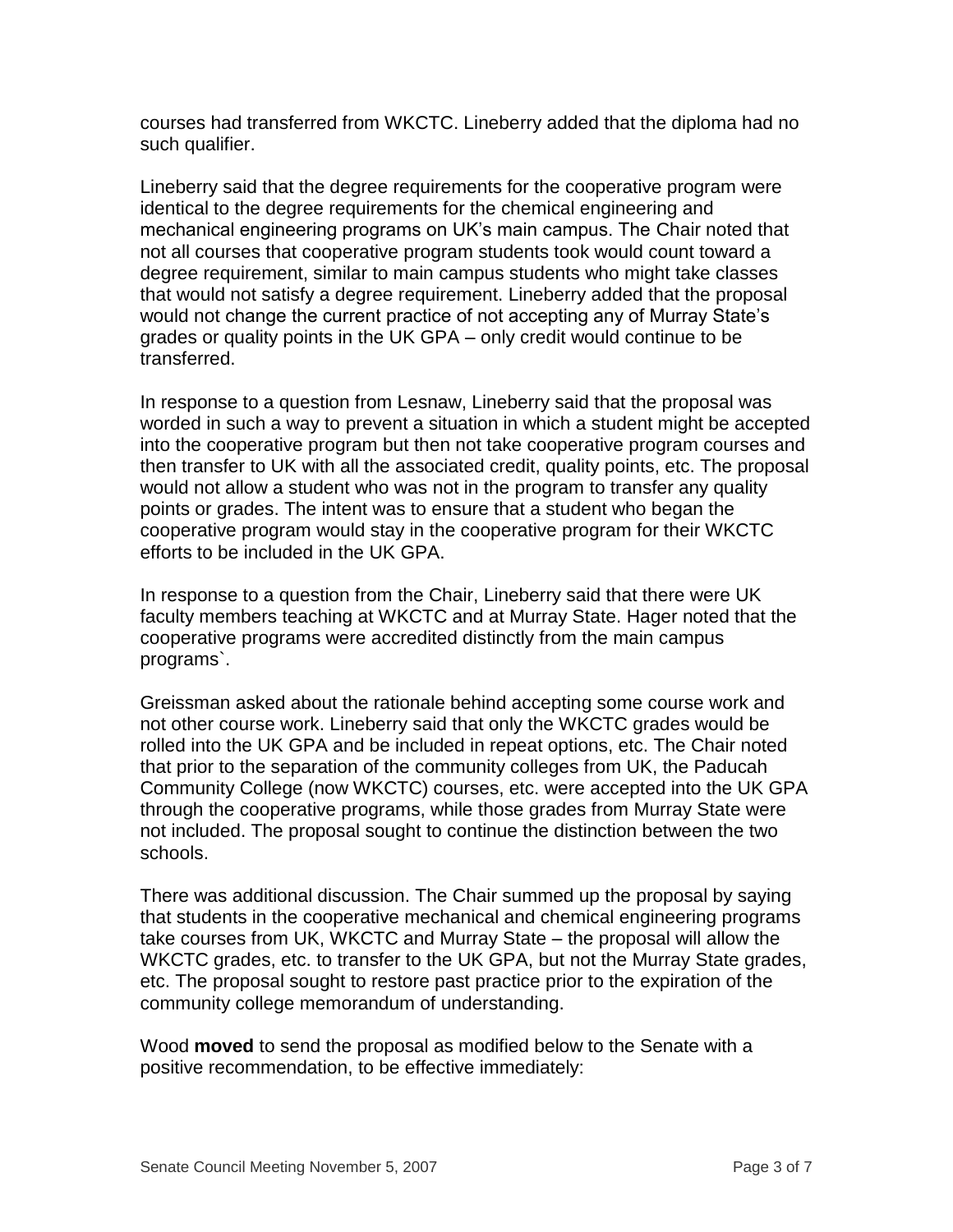Propose that the University of Kentucky accept transcript reflect grades, quality points, and repeat options for coursework taken students at West Kentucky Community and Technical College in the approved Extended Campus Cooperative Baccalaureate Programs for students in Mechanical Engineering or Chemical Engineering. If students subsequently transfer to the UK main campus, whether they remain in chemical engineering, mechanical engineering, or change majors, they will be treated as transfer students, in which case, grades, quality points, and repeat options will not be carried forward.

Piascik **seconded**. A **vote** was taken and the motion **passed** unanimously with eight in favor.

## 3. Rule Waiver Request for BA-87

SC members discussed the request by student BA-87. Lesnaw **moved** that the Senate Council consider the request and approve it. Yanarella **seconded** it.

There was additional discussion about the lack of details available to SC members, as well as a question about calendar dates. Randall suggested that the Reinstatement Committee review the request so that it could receive a thorough review. After more discussion, Randall **offered a friendly amendment** that the Reinstatement Committee review the request and have final authority to determine if the waiver should be granted or not. Both Lesnaw and Yanarella **agreed**.

A **vote** was taken on the motion that the Reinstatement Committee review the rule waiver request from BA-87 and be the body with the authority to make a final decision. The motion **passed** unanimously with eight in favor.

### 4. UK December 2007 Degree List

The Chair introduced UK's December 2007 degree list. In response to Thelin's comment about a student that he thought should be on the list but was not, Hager said that any omissions should be emailed to her. She added that only students who had applied for degrees would be placed on the list – it was not up to anyone other than the student to make that final step.

Hager confirmed for Wood that the UK degree list was now pulled from SAP. She said that the degree card information was still entered by hand either at the level of the Graduate School or the Office of the Registrar. The online application system would be functioning in the near future.

Wood **moved** to send the UK December 2007 degree list to the Senate. Aken **seconded**. A **vote** was taken and the motion **passed** unanimously with six in favor.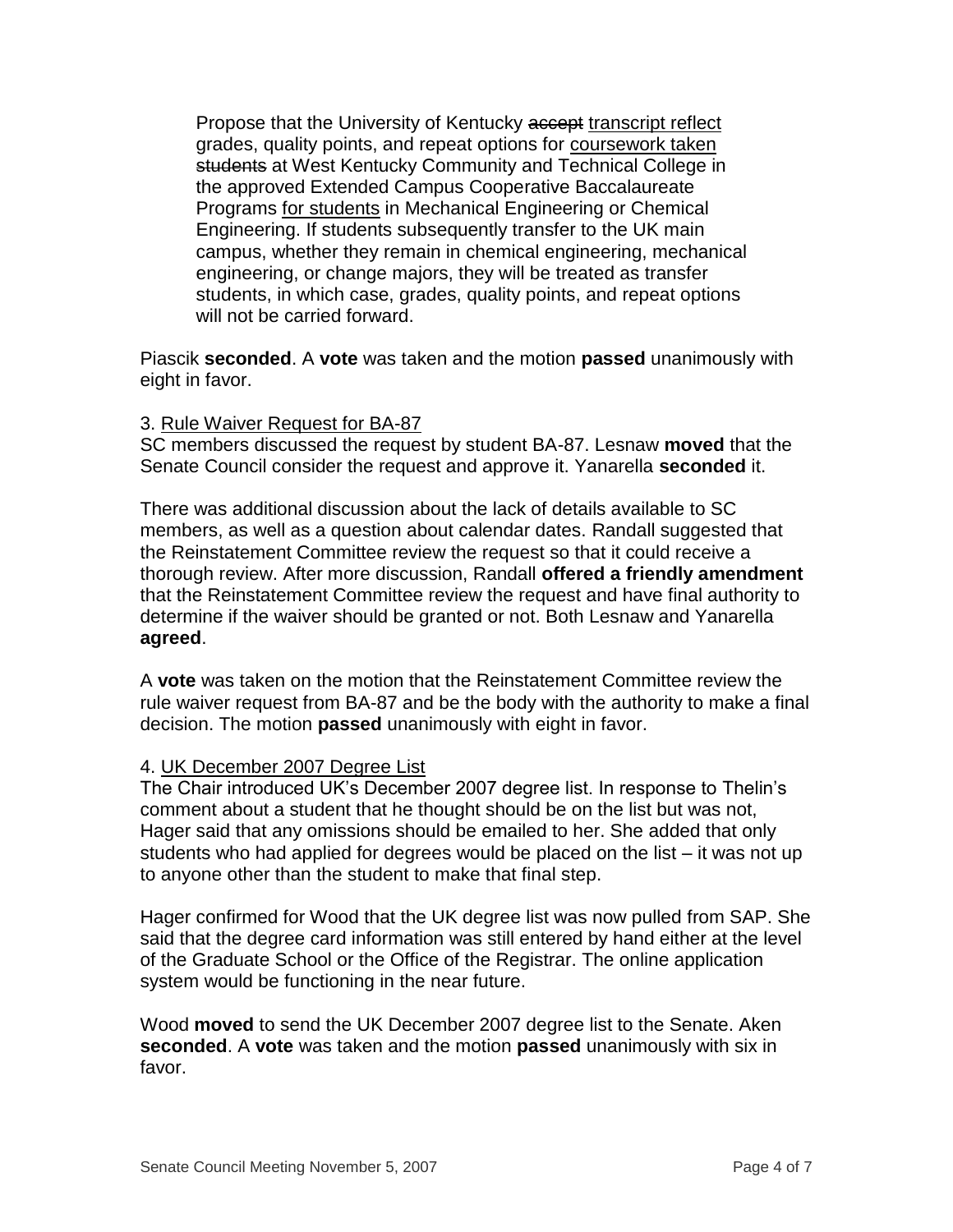The Chair noted that when the guests for the next agenda item arrived, it might be best to move to that item and then return later to the Senate agenda. There were no objections.

## 6. [Tentative Agenda for November 12 Senate Meeting](http://www.uky.edu/USC/New/files/20071105/Tentative%20Senate%20Agenda%20for%2011-12.pdf)

The Chair asked SC members to change the Senate agenda item "General Education Initiative Discussion" to "USP Reform Update."

The Chair presented [the two motions regarding](http://www.uky.edu/USC/New/files/20071105/RF%20Motions.pdf) Robinson Forest, submitted by senators Arnold and Lesnaw. A discussion followed regarding the best way to put the motions in front of the Senate, including determining: the appropriate parliamentary procedures that will be followed to limit discussion to the specific motions; how much time should be dedicated to the Senate discussion on the motions; and how panelists from the October Senate meeting would be involved. Michael arrived during this discussion.

After some wordsmithing, Lesnaw **moved** that the motion as written below<sup>1</sup> would be submitted to the Senate as a possible motion.

That tThe Senate recommends that the University of Kentucky Board of Trustees 1. develop a set of guidelines regarding undeveloped lands owned or obtained by the university that include oversight and decision making policies for the use of these lands. These policies should evaluate the conservation value of the land, specific legal requirements of each property and the research initiatives proposed, with ultimate acknowledgement of the educational, conservation and ecological resources of each property, as it relates to the long-term mission of the University of Kentucky; and

2. That the University of Kentucky place a moratorium on the logging of Robinson Forest until the guidelines for use of undeveloped lands owned by the University, proposed in Senator Arnold's motion, are established, and applied to Robinson Forest.

The motion was then **seconded**. A **vote** was taken and the motion **passed** unanimously with nine in favor. Due to the arrival of the invited guests, SC members turned to agenda item number five.

The Chair suggested those present introduce themselves for the benefit of invited guests.

### 5. [New Track: Masters of Public Policy](http://www.uky.edu/USC/New/files/20071105/Master%20of%20Public%20Policy-%20New%20Track_Complete.pdf)

The Chair invited Martin School faculty members Dwight Denison and Eugenia Toma to explain the proposal. Guest Denison explained that the proposal would

 $\overline{a}$ 

 $1$  Strikethrough indicates deleted text and underlining denotes new text.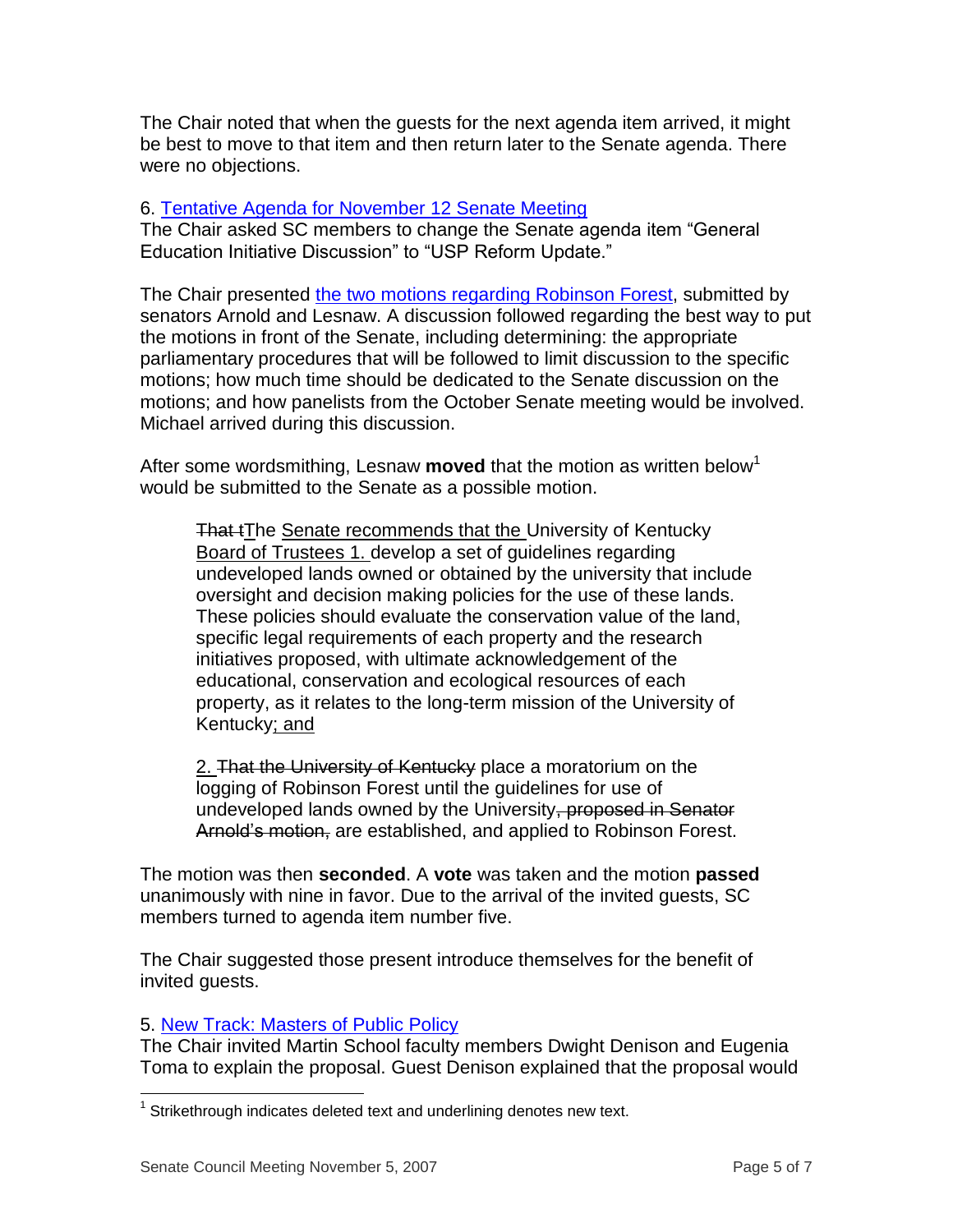allow students to substitute their doctoral qualifying exam for the final master's exam. There were many students specializing in certain areas of the masters of public policy (MPP) program and then going on to receive a doctorate.

In response to a question from Finkel, Wood explained that according to the rules of the Graduate School, a student could receive the master's degree during the process of earning the PhD automatically, but only in situations where the master's degree and doctoral degree were in the same fields.

Thelin asked about a situation in which a doctoral student might wash out of the program. Denison explained that the student would likely be offered the final masters exam, not the doctoral qualifying exam, to receive a masters degree.

Piascik stated that the proposal included language that required a student to file an application for degree online via the portal at MyUK. She noted that Hager had stated that the online degree application system was not yet functioning. Both Toma and Denison said it was acceptable to remove that language from the proposal. The Chair asked about an effective date, to which Toma replied that something as soon as possible was preferred.

Wood **moved** to send the proposal to allow Martin School doctoral students to earn a masters degree in public policy upon passing the qualifying exam to the Senate with a positive recommendation, to be effective fall 2007. Finkel **seconded**. A **vote** was taken and the motion **passed** unanimously with nine in favor.

6. [Tentative Agenda for November 12 Senate Meeting](http://www.uky.edu/USC/New/files/20071105/Tentative%20Senate%20Agenda%20for%2011-12.pdf) [continued] Discussion on how to organize discussion on the Robinson Forest motion continued. The Chair made it clear to SC members that he would limit the discussion to senators and would limit input from invited guests to replies to factual-related questions that pertained to the motion.

Aken asked about the Board of Trustees' trip to Robinson Forest. The Chair said that he would welcome input from Yanarella when discussion on the Senate agenda item was finished.

The Chair noted that he would also adhere to the practice outlined in Robert's Rules of Order through which each senator would first be allowed to speak for two minutes before any senator was allowed to speak for the second time.

Discussion then turned to the planned discussion on the next steps for USP Reform.

Michael **moved** to approve the tentative unordered agenda for the November Senate meeting, with the change from "General Education Initiative Discussion" to "USP Reform Update" and the addition of a brief presentation by the Kentucky